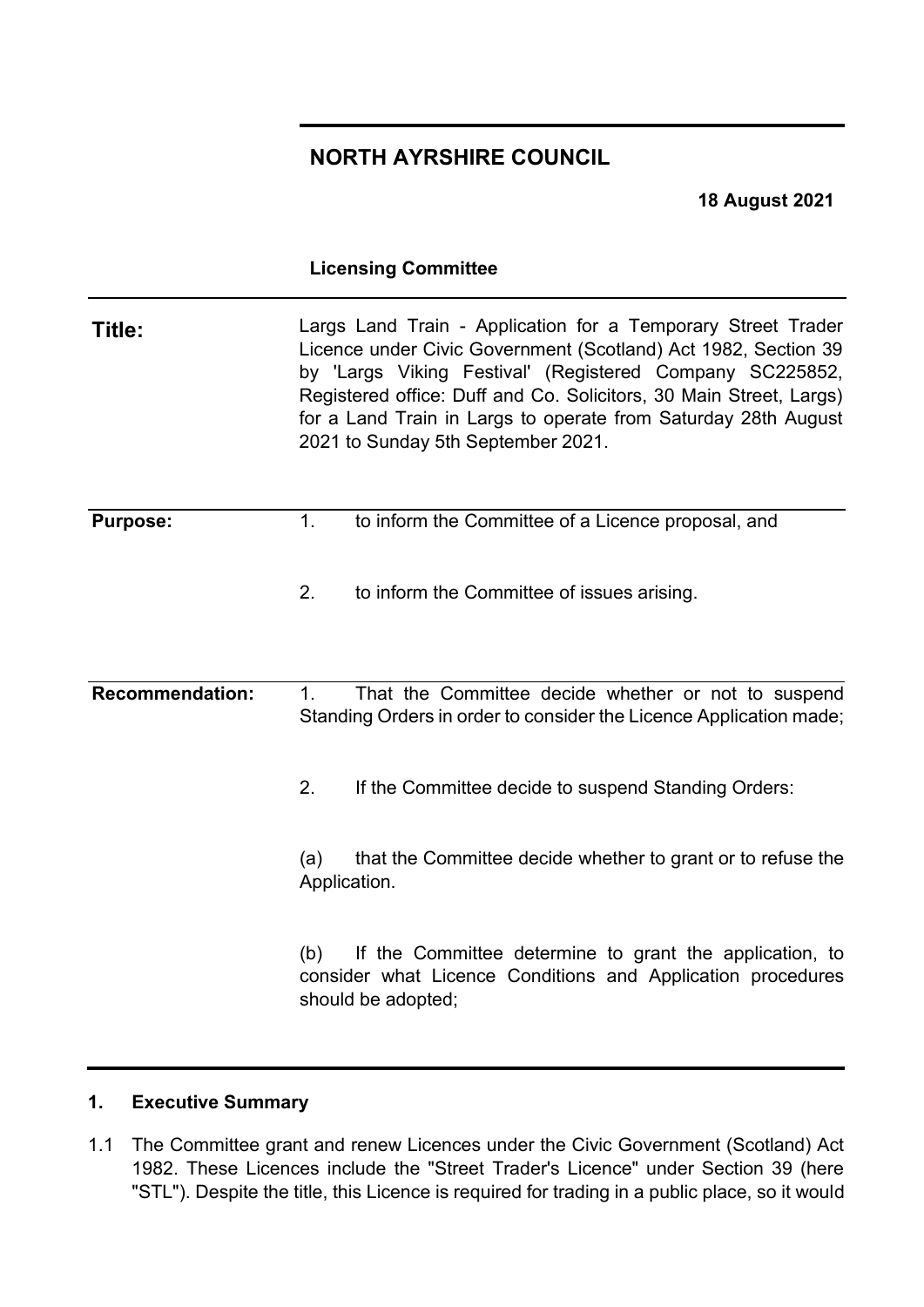be needed for trading on a pavement or car park. The legislation relating to STLs deals with both traders selling goods and traders providing services, although until now the most common use of STLs has been to license vans and stalls selling food. The Council have not been asked before to license Land Trains.

- 1.2. The proposal is for a Temporary Licence for a "Land Train" in Largs. The details of the proposal are set out below ("2. Background")
- 1.3. The Committee must first decide whether or not Standing Orders should be suspended. This is because making a decision on a Licence Application will involve the effective revocation or variation of a Committee decision taken on 14 July 2021 when the Committee determined that a consultation should be undertaken to inform policy on future licence applications for land trains and rickshaws. Only if the Committee decide that Standing Orders should be suspended should the Committee consider and determine the Largs Land Train Licence Application itself.
- 1.4. The relevant Standing Orders are set out in the Appendix to this Report. The Standing Orders apply to the Committee as they apply to the whole Council (S.O. 26 and 31: "Provost" and "Vice-Provost" mean "Convenor" and Vice-Convenor respectively).
- 1.5. Standing Order (S.O.) 23 is to the effect that no decision of the Committee may be reconsidered which is the same or substantially the same as one previously determined by the Committee within the past six months of the date of the making of the previous decision or determination.
- 1.6. There are exceptions to this rule (S.O. 23.1, paragraphs i to iv). In the opinion of the Solicitor to the Council the only exception relevant here is exception (i):

"i. Two thirds of the Members for the time being present and voting agree to suspend Standing Orders in accordance with Standing Order 21 above;"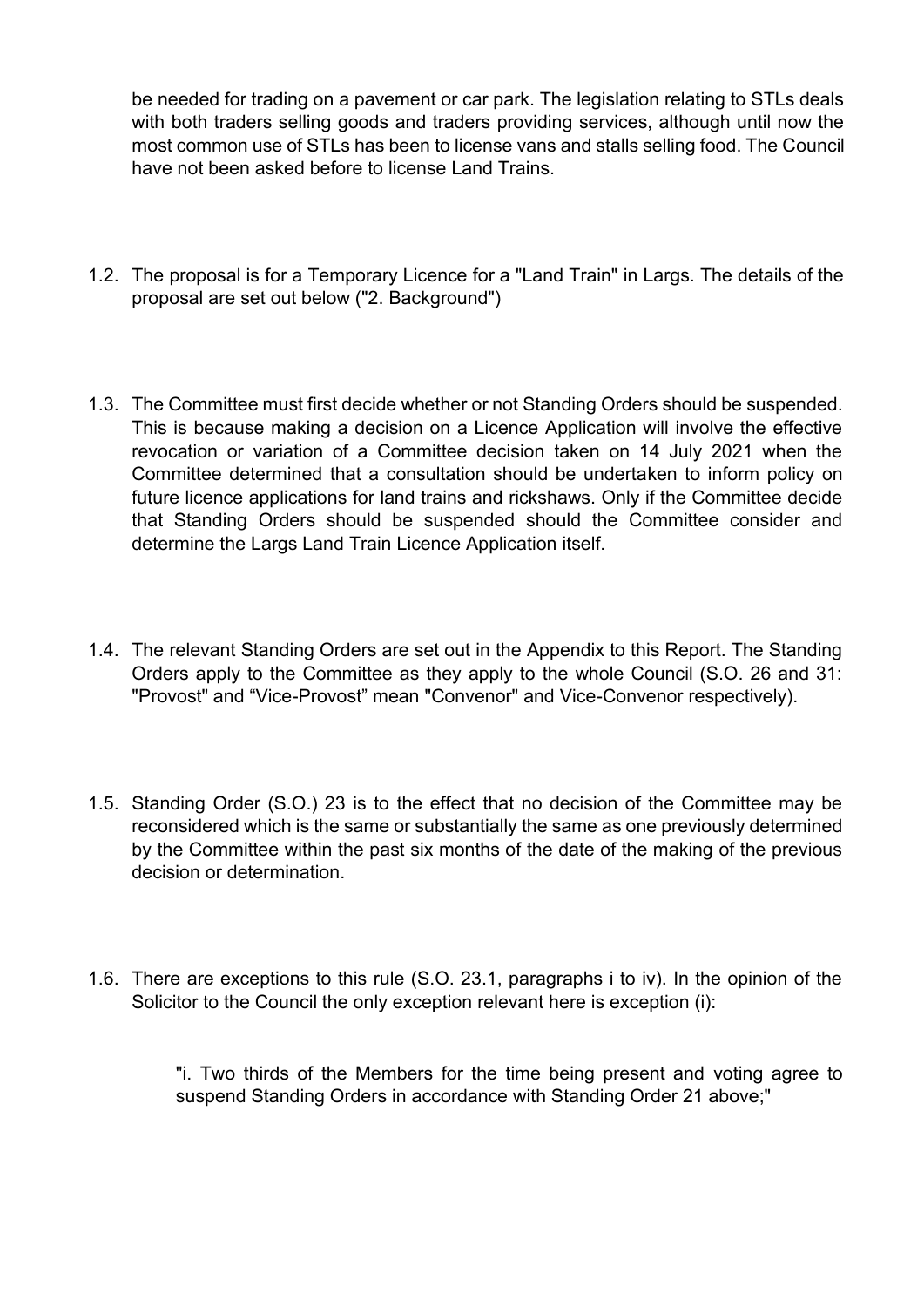- 1.7. If the Committee decide not to suspend Standing Orders, the Licence Application would remain undetermined pending conclusion of the consultation period, whereupon the application would be put to the next Committee for determination. It should be noted that the consultation period closes after the period during which the licence is requested and after the conclusion of the Viking Festival itself.
- 1.8. the possibility of a "Land Train" was reported on Sunday 27 June 2021 on the website of the "Largs and Millport Weekly News" ("Largs Viking Festival attraction steams ahead") although the organisers had not raised this with the Council's Licensing Office and the Committee had not been asked to grant a licence for this.
- 1.9. Due to this media report, and another proposal for the use of rickshaws on Largs Promenade, the Convenor arranged a Special Meeting. This was held on 14 July 2021, when the Committee considered a Report titled:

"Policy on Land Trains and Rickshaws - Street Trader Licences under Civic Government (Scotland) Act 1982, Section 39".

- 1.10. The Report raised many policy questions for the Committee.
- 1.11. The Committee decided to continue consideration of the numerous issues pending public consultation, with stakeholders such as the Police and other authorities being invited to comment. The Consultation was then published on the Community Planning Partnership at:

http://northayrshire.community/public-carriages-consult/42496

The Closing Date for that consultation is Friday 10 September 2021 at 4.00 p.m., and afterwards the Committee will consider the question of Policy.

1.12. However, after the Committee decision to continue for consultation, and in advance of that consultation being concluded, an Application for a "Temporary Licence" was made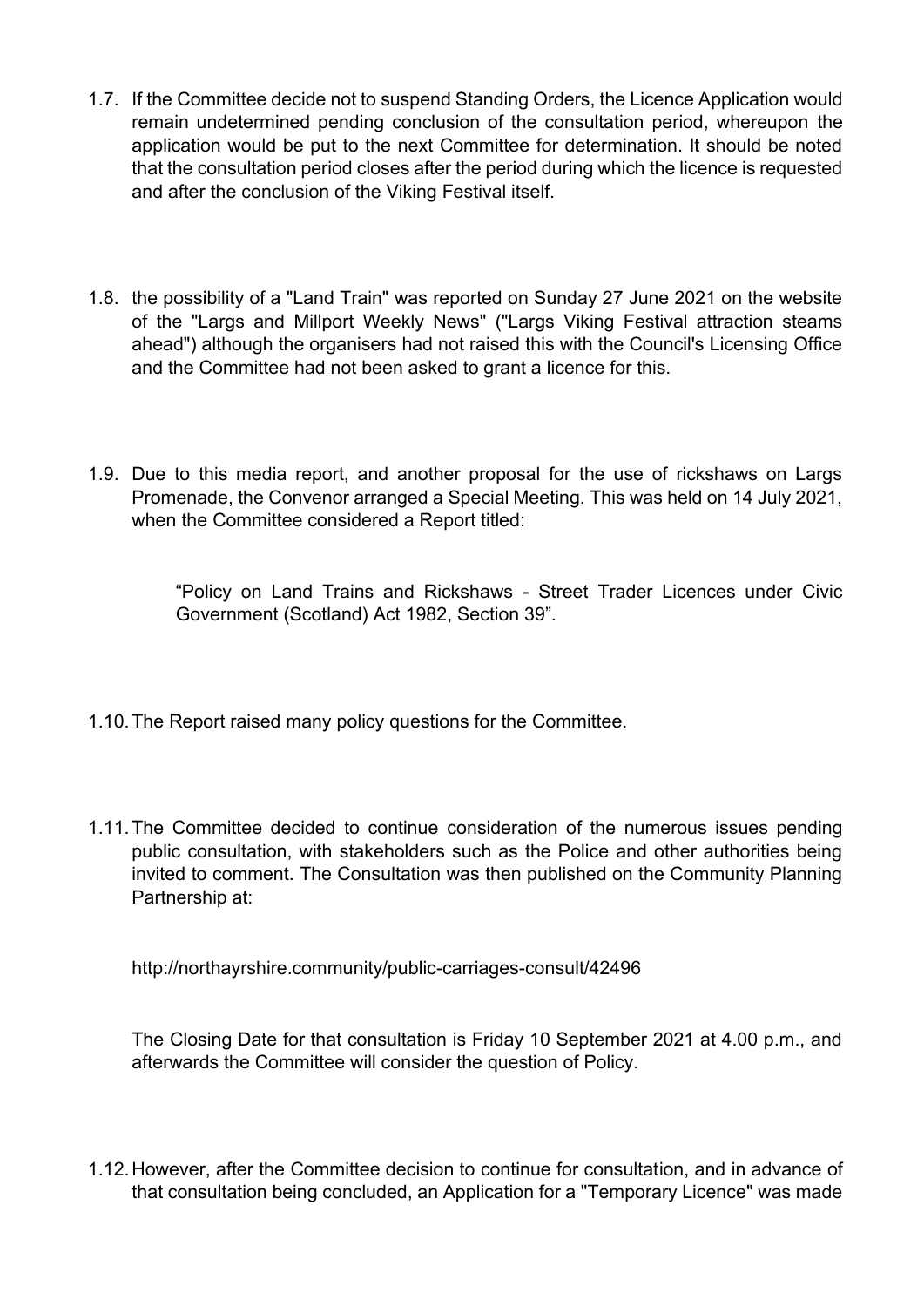relating to the proposed Largs Land Train. Since the Committee had already determined that consultation on the general question of Policy was required, and given the Standing Orders, the Clerk declined to exercise delegated powers and referred the Application to the Committee.

### **2. Background**

2.1 The Licence requested is:

- from Saturday 28th August 2021 to Sunday 5th September 2021 – the length of the 'Largs Viking Festival'.

- The proposal is 2 journeys per hour 10.00 - 18.00 (except Saturdays and Sundays, when the times are 09.00 - 18.00).

- The proposed route is:

The Land Train starts on the Promenade at the Festival site,

heads north and leaves the Promenade at the RNLI station,

enters the A78 road and drives north along the A78,

crosses over the southbound lane of the A78 & enters the north access road at Vigingar!

leaves by the south access road at Vikingar!

heads south along the A78 to Bath Street,

turns across northbound traffic in High Street into Bath Street,

along Bath Street to Makerston Place,

leaves the road at the playpark and enters Promenade, rejoining road at May Street.

Stops there,

Returns along Promenade to rejoin road at playpark,

then north along Bath Street, and into Fort Street,

past the Ferry Terminal,

on the Promenade and north to the Festival site.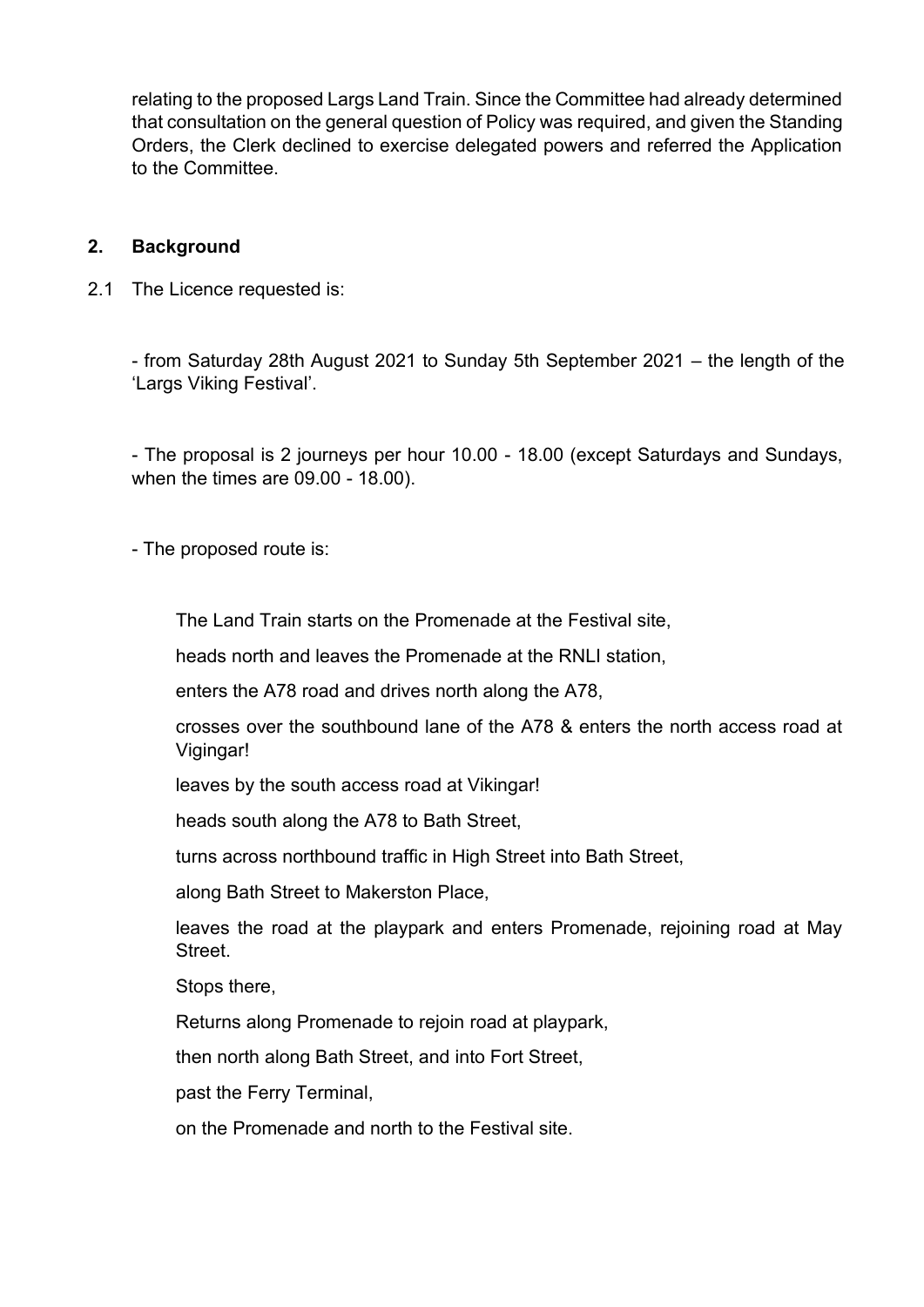- 2.2 As well as the prescribed consultation procedure (which, for "Temporary Licences", does not include the public) the Council have taken steps to engage the public and seek their views. The consultation document on the CPP website contains two consultations, to which the public may respond:
- (a) per the Committee decision on 14 July 2021, there is public consultation on the wider issue of policy:
	- for the whole of North Ayrshire
	- for 2022 and later years, and
	- for all public carriages Land Trains, Rickshaws, Pedicabs and Tuk-Tuks.

The public are invited to respond by email by Friday 10 September 2021 at 4.00 p.m..

- (b) concerning the Largs Land Train proposal. The public are invited to respond by email by Friday 13 August 2021 at 4.00 pm..
- 2.3. In addition, the Policy consultation was drawn to the attention of relevant authorities:
- Police Scotland
- The Council's Roads Department
- Amey/Transport Scotland (the "Roads Authority" for the A78 Trunk Road)

When the Largs Land Train application was lodged, the Clerk asked those parties to give earlier responses, so that the Committee on 18 August 2021 could have their views.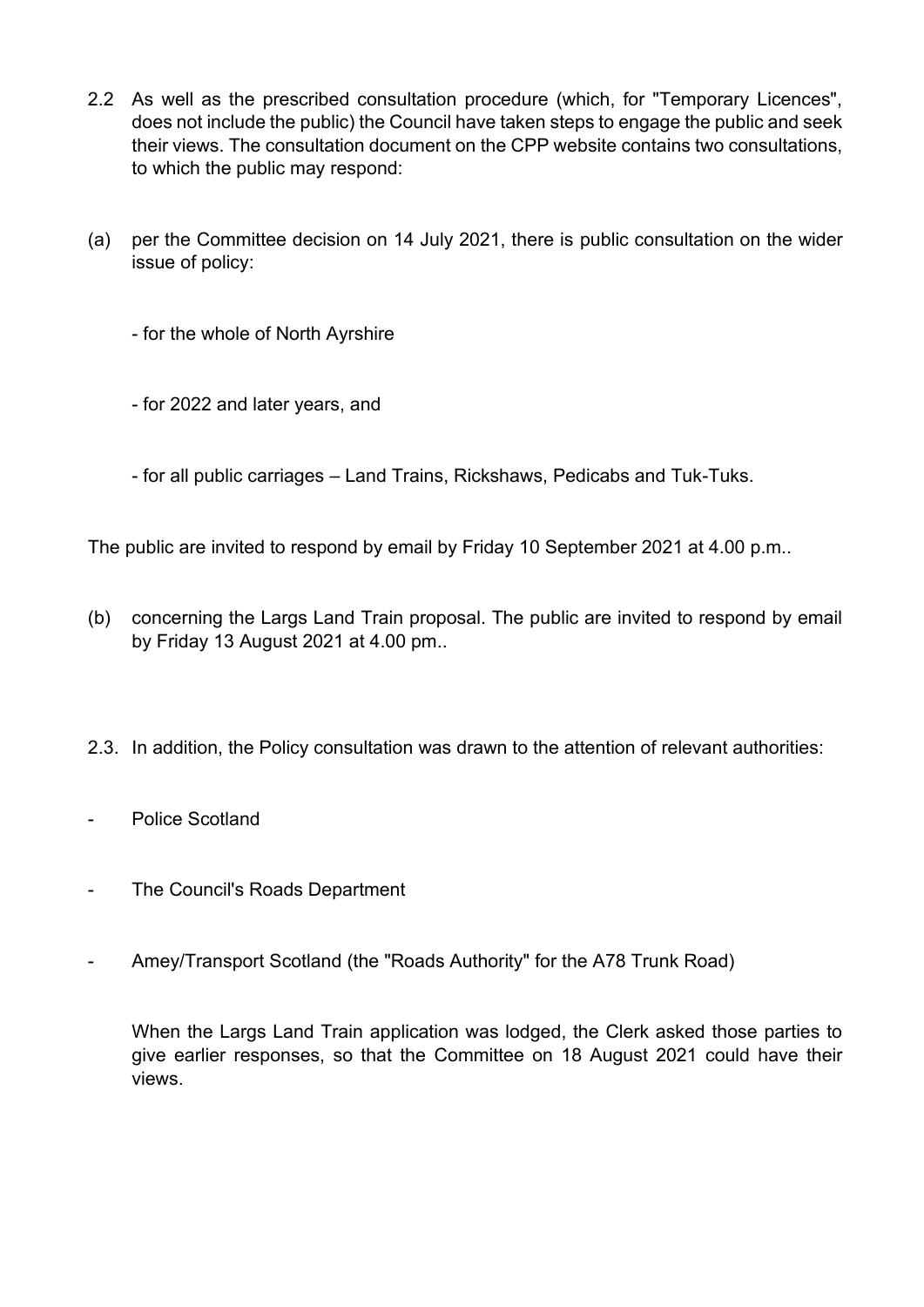- 2.4. The Committee Members' Background Papers will contain copies of all submissions received.
- 2.5. It is appropriate for the Committee to consider the safety of vehicles carrying the public on roads and footways. and the possibility of public nuisance caused to pedestrians and road-users.
	- under the Land Reform (Scotland) Act 2003 (commonly called "the right to roam")
	- under the licensing legislation.
- 2.6. Under the Land Reform (Scotland) Act 2003:
	- (a) there are Access Rights, but

(b) Access rights must be exercised 'responsibly' - without causing unreasonable interference with the rights of others;

(c) The Council have a duty to uphold Access Rights, but only so far as consistent with their other functions (Section 13); "other functions" includes "Licensing functions".

## **3. Proposals**

3.1 Under the Civic Government (Scotland) Act 1982, the relevant Licensing legislation, the Committee are directed to have regard to the Grounds for Refusal. These are stated in 1982 Act, Schedule 1, Paragraph 5(3), and the relevant parts are:

*"5(3) … a Licensing Authority shall refuse an Application to Grant or Renew a Licence if, in their opinion— ...* 

*(c) where the Licence applied for relates to an activity consisting of or including the use of Premises or a vehicle or vessel, those Premises are not or, as the case may be, that vehicle or vessel is not suitable or convenient for the conduct of the activity having regard to—*

*(i) the location, character or condition of the Premises or the character or condition of the vehicle or vessel;* 

- *(ii) the nature and extent of the proposed activity;*
- *(iii) the kind of persons likely to be in the Premises, vehicle or vessel;*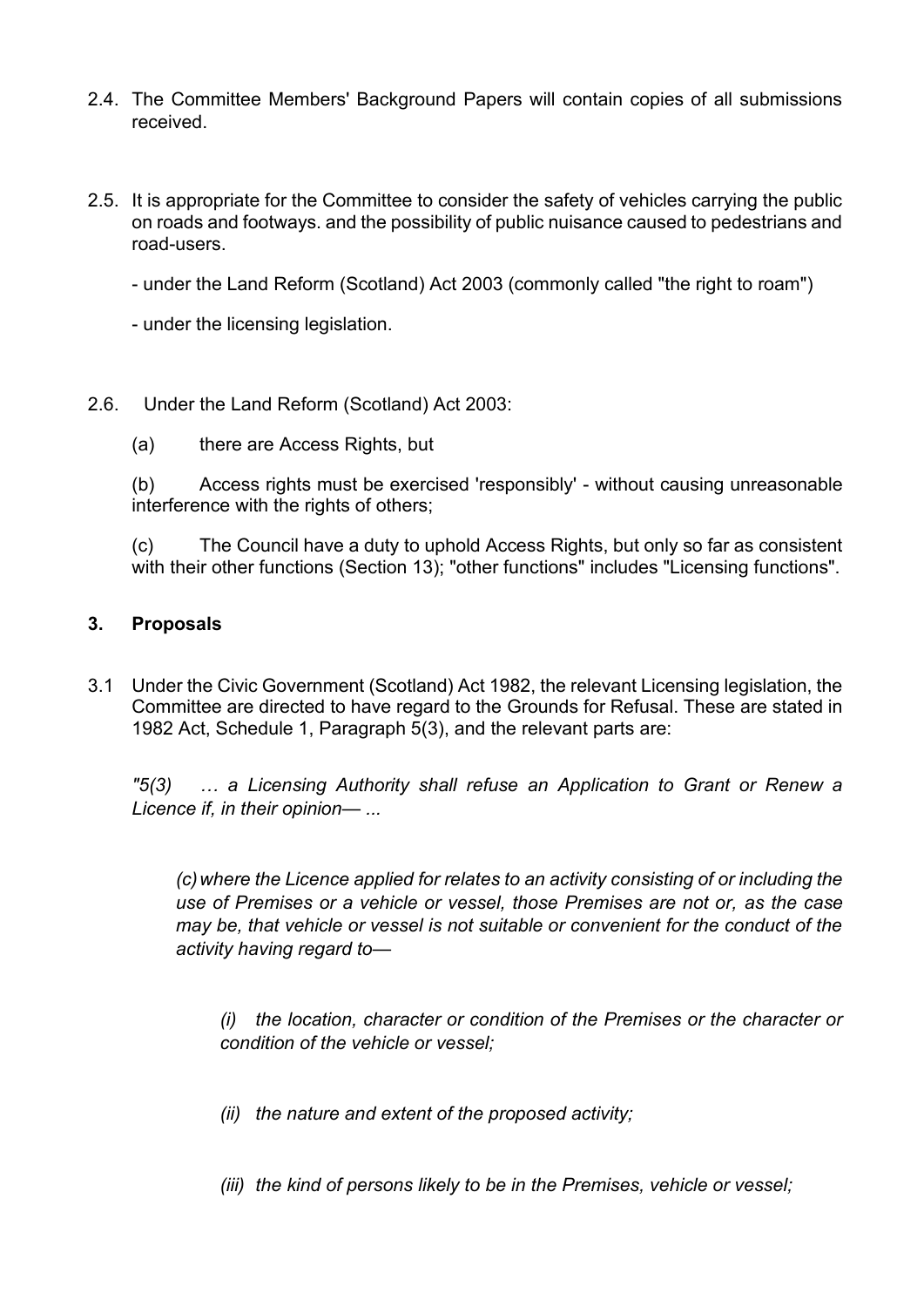*(iv) the possibility of undue public nuisance;* 

*(v) public order or public safety;* 

*(d) there is other good reason for refusing the Application;* 

*and otherwise shall Grant the Application."* 

3.2. The Committee would have to consider the following questions. If the answer to question (a) is "yes", the Application must be refused. If the answer is "no", consider question (b), and continue in the same way, if necessary to question (c). If all questions are answered "no", the Application must be granted.

(a) "are the Premises - the proposed route and turning-points - 'suitable or convenient' having regard to the criteria in (i) to  $(v)$ ?"

(b) "is the vehicle - its weight, size, speed and manoeuvrability - 'suitable or convenient' having regard to the criteria in (i) to (v) ?"

(c) "is the route suitable or are there any modifications proposed that would make it suitable?

## **4. Implications/Socio-economic Duty**

## **Financial**

4.1 None.

## **Human Resources**

4.2 None.

## **Legal**

4.3 If the Licence is refused the unsuccessful Applicants will have no right of appeal. This is a Temporary Licence, and therefore the usual appeal rights are excluded (1982 Act, Schedule 1: the appeal provisions of Paragraph 18 are excluded by Paragraph 7(5)). The Licence will be in the name of all parties named on the Licence Application